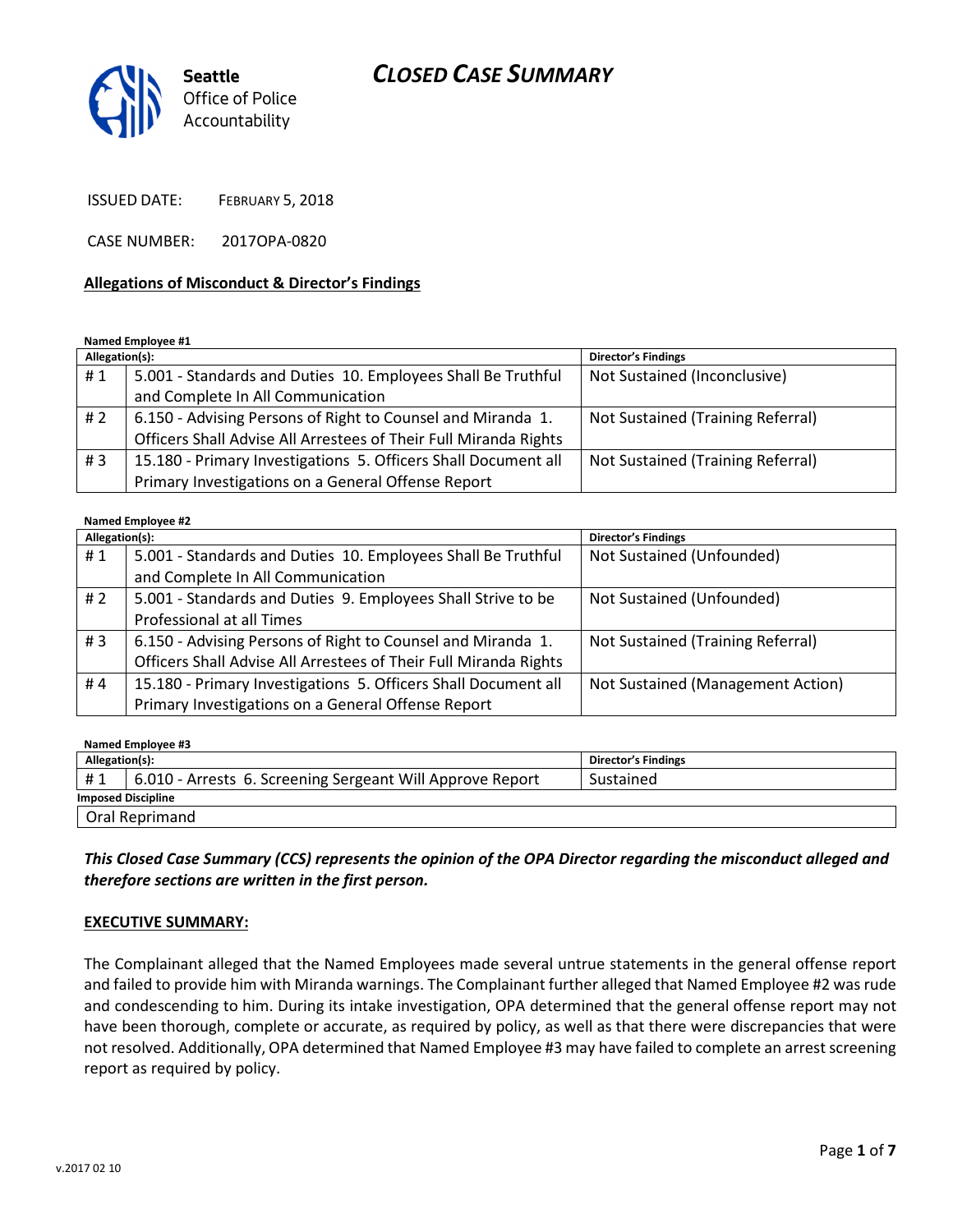Seattle Office of Police Accountability

# CLOSE CASE SUMMARY

OPA CASE NUMBER: 2017OPA-0820

## STATEMENT OF FACTS:

The Complainant alleged that he was pulled over for driving the wrong way down a one-way street. The Complainant stated that officers wanted him to do a field sobriety test "which [he] complied with." The officers then requested he take a breathalyzer, which he refused to do. Instead, the Complainant "advised that [he] would take a blood test." The Complainant explained that, during the stop, the officers asked for his license, "which was in [his] car" but could not be located at that the time of the request. The Complainant stated that he instead gave the officers his "State ID card." The Complainant further contended that the officers were dishonest in their reporting. Specifically, he alleged: (1) the officers wrote that he failed to sign a Notice of Right to Hearing but this document was never presented to him; and (2) the officers wrote that the Complainant refused a breathalyzer at the Kitsap County Jail when he actually refused the breathalyzer at the scene.

The Complainant was interviewed by OPA during its investigation. The Complainant repeated his allegations and added that the officers did not inform him of his Miranda rights when he was arrested and did not tell him that if he did not provide a breath sample his license would be suspended for a year. He also alleged that the officers were overzealous, referring to NE#2. The Complainant lastly asserted his belief that he was targeted based on the fact that he had a drunk passenger in his car and because the officers were trying to make quotas.

The entirety of this incident was captured by the Named Employees' In-Car Video (ICV). The ICV showed that the Named Employees stopped the Complainant's vehicle, had him step outside of the vehicle, and then had him go through a series of sobriety tests. At the time of this incident, Named Employee #1 (NE#1) was a very new student officer and Named Employee #2 (NE#2) was his Field Training Officer (FTO). NE#1 had never conducted a DUI investigation and arrest and, based on NE#2's OPA interview, NE#2 was also fairly inexperienced in this area.

NE#1 admittedly struggled through portions of the sobriety tests but, with the assistance of NE#2 and other officers, was able to complete them. Based on the results of those tests and on his observations of the Complainant's condition, the decision was made to place the Complainant under arrest. Additionally, a witness officer, who was also on scene assisting NE#1, reported asking the Complainant whether he would voluntarily take a Preliminary Breath Test (PBT). The witness officer later documented in his general offense report that the Complainant refused to do so.

The Complainant was handcuffed and placed under arrest, but he was not read his Miranda warnings at that time. The Complainant was transported to the precinct where NE#1 further investigated this incident. NE#1 and NE#2 indicated that the Complainant was read his Miranda warnings while at the precinct. While inside of the precinct's BAC room, NE#1 asked the Complainant whether he would provide a breath sample; however, the Complainant refused. This refusal was documented in the general offense report. NE#1 then sought a warrant to take the Complainant's blood in order to determine his BAC. NE#1 later obtained the warrant and then transported the Complainant to a hospital where his blood was drawn. It was determined, based on the blood draw, that his BAC was over the legal level.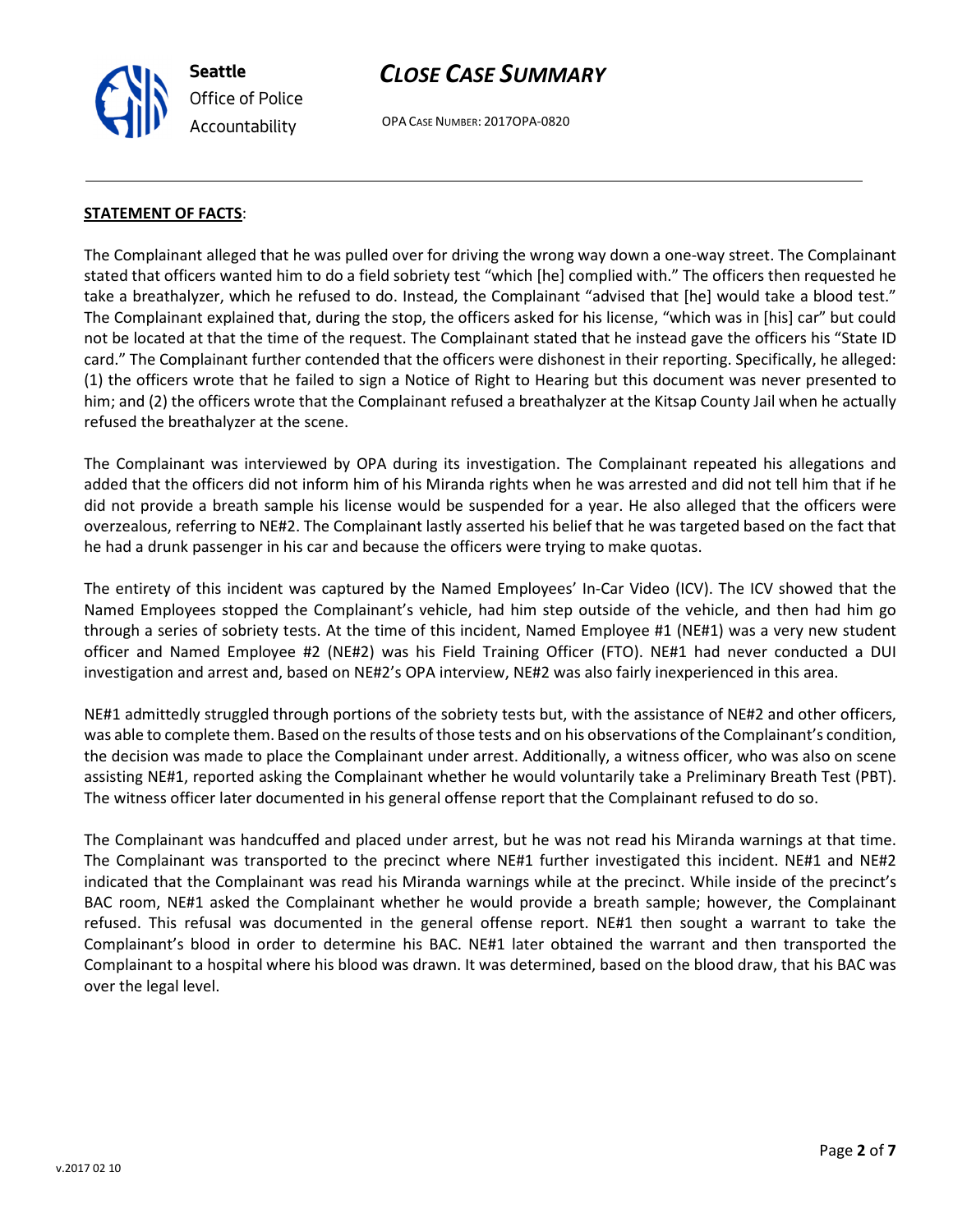v.2017 02 10

# CLOSE CASE SUMMARY

OPA CASE NUMBER: 2017OPA-0820

#### ANALYSIS AND CONCLUSIONS:

#### Named Employee #1 - Allegation #1 5.001 - Standards and Duties 10. Employees Shall Be Truthful and Complete In All Communication

The Complainant alleged that the officers were dishonest in their reporting in two respects: first, that the officers noted that he failed to sign a Notice of Hearing when this document was never presented to him; and, second, that the officers stated that he refused to take a breathalyzer at the scene when, in fact, he refused to take the breathalyzer at the precinct.

The form within the general offense report entitled "Washington State DUI Arrest Report" documented the Complainant's refusal to provide a breath sample to NE#1. This form contained a field that was checked by NE#1, indicating that "driver's hearing request information was provided was given to the arrested person." This field further indicated that the Complainant was given notice of his right to a hearing concerning his refusal to provide a breath sample. The form further indicated that the Complainant refused to sign. While the Complainant denied being showed this form and being asked to sign, the existence of the initialed form in the general offense report suggests the opposite. Ultimately, however, I cannot conclusively determine which account is accurate.

In addition, while the Complainant alleged that he was asked to take a breathalyzer at the scene and that this issue was not properly documented by the officers, Officer Hewitt's report indicated that the Complainant was asked to voluntarily take the PBT at the scene.

The bigger concern from OPA's perspective is the fact that the ticket that was printed from the BAC machine indicating the refusal of the Complainant to provide a breath sample was dated 7 ½ hours after the traffic stop and 2 ½ hours after the Complainant's blood was drawn. From NE#1's account, however, he accessed the BAC machine hours earlier. Given the overall inadequacy of NE#1's documentation relating to this case, this timing issue raised the concern that NE#1 had failed to initially property utilize the BAC machine and then, after this incident was concluded, went back to rectify and cover up his failure. If true, this could constitute dishonesty in violation of policy.

NE#1 denied engaging in such conduct, but could not provide any explanation for the timing discrepancy. NE#2 had no better explanation. Ultimately, while this timing discrepancy certainly raises questions for OPA, I cannot conclusively determine that it establishes dishonesty on NE#1's part. As such, I recommend that this allegation be Not Sustained – Inconclusive.

Recommended Finding: Not Sustained (Inconclusive)

#### Named Employee #1 - Allegation #2

# 6.150 - Advising Persons of Right to Counsel and Miranda 1. Officers Shall Advise All Arrestees of Their Full Miranda Rights

SPD Policy 6.150-POL-1 requires that Miranda warnings be given to all individuals taken into custody as soon as is practical.



Seattle Office of Police Accountability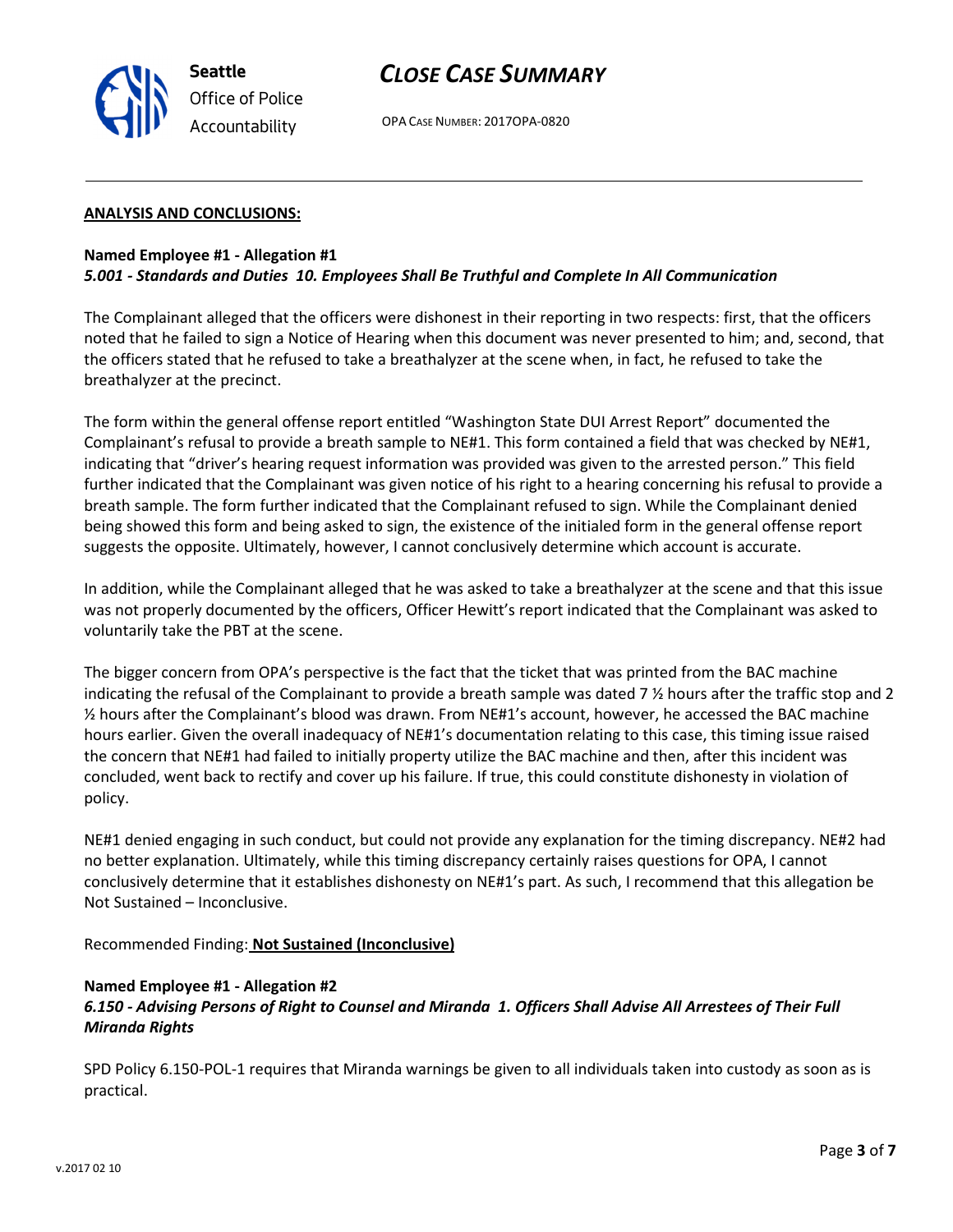

# CLOSE CASE SUMMARY

OPA CASE NUMBER: 2017OPA-0820

Here, it is undisputed that Miranda warnings were not provided to the Complainant until after he had already been arrested, handcuffed and transported to the precinct. Neither NE#1 or NE#2 was able to provide OPA with any justification as to why the Miranda warning were given at the precinct, instead of at the time of arrest. As such, there is no evidence that it was impractical to give the Miranda warnings immediately.

While the officers technically violated policy in this instance, I recognize that they did provide Miranda warnings, even if belatedly. As such, and under the specific circumstances of this case, I find that a training referral, rather than a sustained finding, is the appropriate recommendation.

• Training Referral: NE#1 should receive re-training concerning the requirement that Miranda warnings must be provided as soon as practical after arrest. NE#1 should be reminded that he is required to affirmatively justify those instances in which Miranda warnings are not provided in a timely fashion. This re-training and associated counseling should be memorialized in a PAS entry.

Recommended Finding: Not Sustained (Training Referral)

### Named Employee #1 - Allegation #3 15.180 - Primary Investigations 5. Officers Shall Document all Primary Investigations on a General Offense Report

As explained more fully below, I find that the report completed by NE#1, while under NE#2's supervision, was not complete, thorough and accurate as required by policy. However, given NE#1's status as a student officer and given how little time he had been with the Department at the time of the incident, I find that a training referral is the more appropriate disposition.

• Training Referral: NE#1 should receive additional training concerning the requirement that his reports be complete, thorough and accurate. NE#1 should receive specific training concerning the Department's expectations of his reporting on DUI arrests. This training and associated counseling should be memorialized in a PAS entry.

## Recommended Finding: Not Sustained (Training Referral)

#### Named Employee #2 - Allegation #1

## 5.001 - Standards and Duties 10. Employees Shall Be Truthful and Complete In All Communication

Based on my review of the record, there is no evidence indicating that NE#2 engaged in any dishonesty relating to this case. As such, I recommend that this allegation be Not Sustained – Unfounded.

Recommended Finding: Not Sustained (Unfounded)

#### Named Employee #2 - Allegation #2

## 5.001 - Standards and Duties 9. Employees Shall Strive to be Professional at all Times

SPD Policy 5.001-POL-9 requires that SPD employees "strive to be professional at all times." The policy further instructs that "employees may not engage in behavior that undermines public trust in the Department, the officer,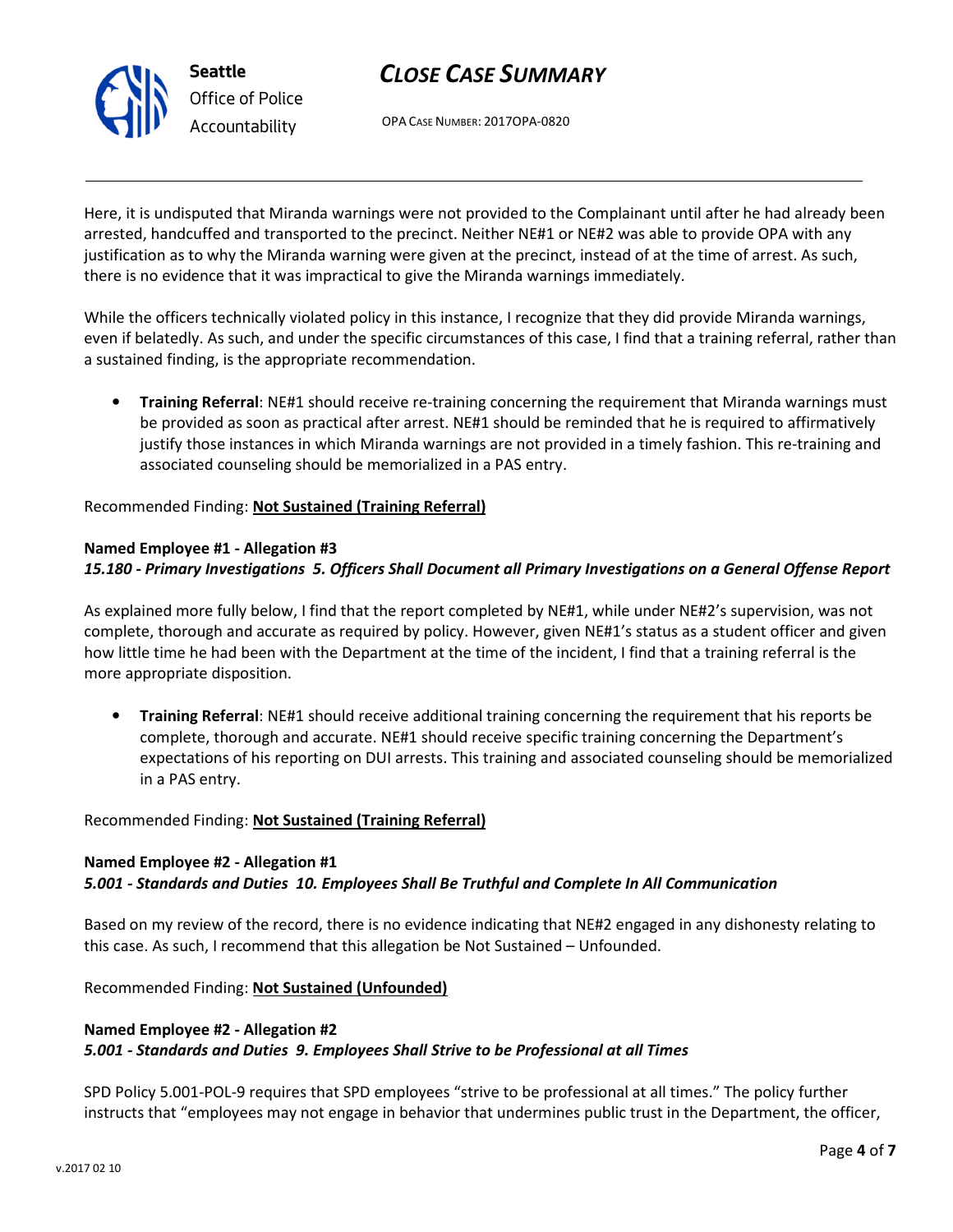# CLOSE CASE SUMMARY



Office of Police Accountability

OPA CASE NUMBER: 2017OPA-0820

or other officers." (SPD Policy 5.001-POL-9.) The policy further states that: "Employees will avoid unnecessary escalation of events even if those events do not end in reportable uses of force." (Id.) Lastly, the policy states the following: "Any time employees represent the Department or identify themselves as police officers or Department employees, they shall not use profanity directed as an insult or any language that is derogatory, contemptuous, or disrespectful toward any person." (Id.)

The Complainant alleged that NE#2 was rude and condescending during their interaction; however, based on my review of the ICV, I find no evidence suggesting that NE#2's behavior in this regard violated policy. As such, I recommend that this allegation be Not Sustained – Unfounded.

# Recommended Finding: Not Sustained (Unfounded)

#### Named Employee #2 - Allegation #3

6.150 - Advising Persons of Right to Counsel and Miranda 1. Officers Shall Advise All Arrestees of Their Full Miranda Rights

For the same reasons as stated above (see NE#1, Allegation #2), I recommend that this allegation be Not Sustained – Training Referral.

• Training Referral: NE#2 should receive re-training concerning the requirement that Miranda warnings must be provided as soon as practical after arrest. NE#2 should be reminded that he is required to affirmatively justify those instances in which Miranda warnings are not provided in a timely fashion. This re-training and associated counseling should be memorialized in a PAS entry.

Recommended Finding: Not Sustained (Training Referral)

## Named Employee #2 - Allegation #4 15.180 - Primary Investigations 5. Officers Shall Document all Primary Investigations on a General Offense Report

SPD Policy 15.180-POL-5 governs officers' documenting of primary investigations on general offense reports. The policy requires that such reports be thorough, complete and accurate.

As a starting point, I note that I have no objection with the general offense report, itself, aside from the potential inaccuracy concerning the BAC machine. Otherwise, I found the general offense report detailed, well-written and appropriately organized.

My main concern is the DUI packet that was completed by NE#1 and approved by NE#2 as his FTO. This packet was not thorough or complete and, as discussed above, was potentially inaccurate. Notably, only portions of the DUI packet were submitted, apparently based on the officers' error. These issues were recognized by both NE#1 and NE#2 at their OPA interviews. While NE#1 was the drafter of these documents, NE#2, given the function of his role, was responsible for NE#1's failures to generate a thorough, complete and accurate DUI packet and to submit the appropriate documents.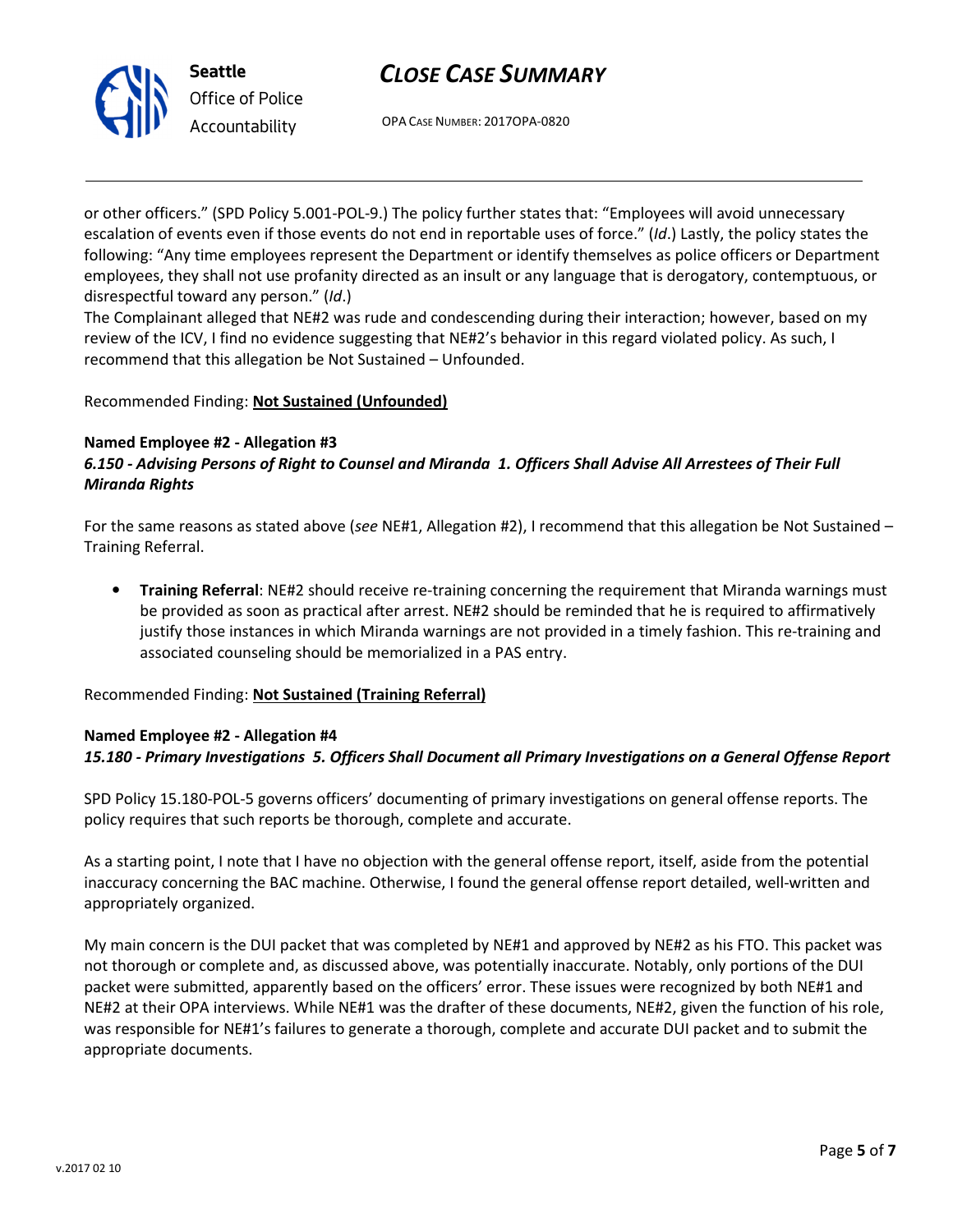

# CLOSE CASE SUMMARY

OPA CASE NUMBER: 2017OPA-0820

At his OPA interview, NE#2 explained that he was largely inexperienced with DUI's and unfamiliar with what was in the DUI packet. However, as an FTO, NE#2 is expected to know this information and, if he does not, to ask another officer or supervisor prior to approving incomplete documents.

That being said, and based on information learned from NE#2's chain of command, I recognize that DUI arrests, sobriety tests, and the associated paperwork are very technical and complicated and are outside of the expertise and experience of most patrol officers. For that reason, it would be unfair to punish NE#2 for the errors with the DUI packet in this case, even if those errors were sloppy and avoidable. Instead, I recommend that NE#2 receive a training referral and issue the following Management Action Recommendation.

- Training Referral: NE#2 should receive additional training concerning the requirement that his reports be complete, thorough and accurate. NE#2 should receive specific training concerning the Department's expectations of his reporting on DUI arrests. This training and associated counseling should be memorialized in a PAS entry.
- Management Action Recommendation: Based on OPA's investigation into this case and on OPA's discussions with the Named Employees' chain of command, it appears that the vast majority of patrol officers lack experience and sufficient training in conducting DUI stops and arrests and the resulting paperwork that must be generated. The Department should consider retraining all patrol officers concerning: DUI arrests, generally; how to conduct sobriety tests; the usage of PBTs; the usage of BAC machines and the printing of BAC tickets; and the requirements for the contents and submittal of DUI packets.

## Recommended Finding: Not Sustained (Management Action)

#### Named Employee #3 - Allegation #1 6.010 - Arrests 6. Screening Sergeant Will Approve Report

During its investigation, OPA determined that a screening report was not completed for the Complainant's arrest and that it was Named Employee #3's (NE#3) obligation, as NE#1's supervisor, to do so.

At his OPA interview, NE#3 stated that he had no recollection of the Complainant's arrest or of NE#1 or NE#2 screening that arrest with him. NE#3 indicated that, as NE#1 was a student officer and he was the FTO supervisor, he likely would have screened the arrest. He simply did not recall. NE#3 noted that the date of the incident was extremely busy at his precinct, as it was the same night as Pride.

In two places in the general offense report, however, NE#1 wrote that he screened the arrest with NE#3. NE#3 gave several opinions as to what could have prevented an arrest screening report from appearing in the file, including that there was a computer malfunction. However, NE#3 ultimately could not remember whether or not he actually completed the screening report.

Applying a preponderance of the evidence standard, I find that NE#1 screened the Complainant's arrest with NE#3, but that NE#3 failed to complete an arrest screening report as required by policy. As such, I recommend that this allegation be Sustained.